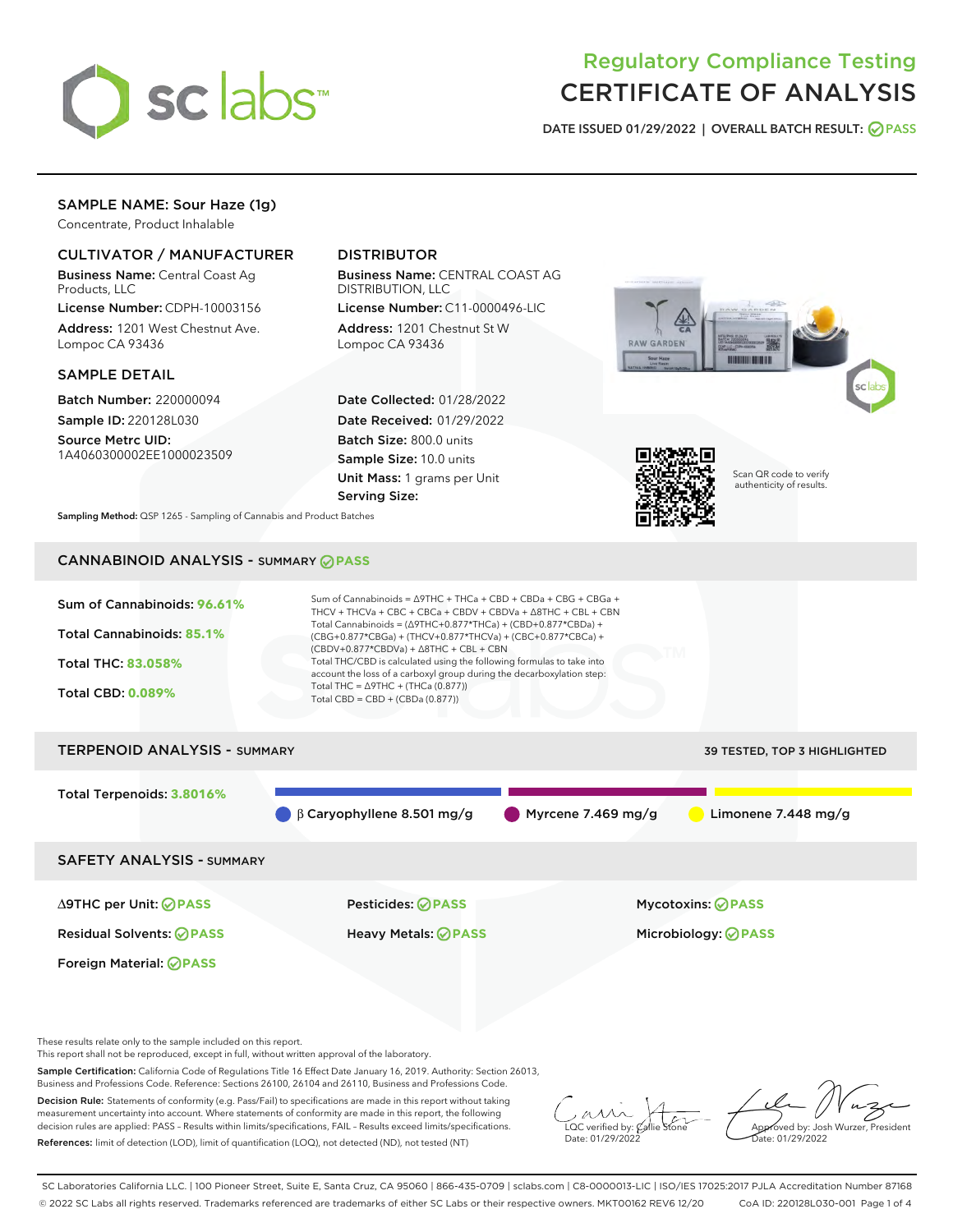



SOUR HAZE (1G) | DATE ISSUED 01/29/2022 | OVERALL BATCH RESULT:  $\bigcirc$  PASS

#### CANNABINOID TEST RESULTS - 01/29/2022 2 PASS

Tested by high-performance liquid chromatography with diode-array detection (HPLC-DAD). **Method:** QSP 1157 - Analysis of Cannabinoids by HPLC-DAD

#### TOTAL CANNABINOIDS: **85.1%**

Total Cannabinoids (Total THC) + (Total CBD) + (Total CBG) + (Total THCV) + (Total CBC) + (Total CBDV) + ∆8THC + CBL + CBN

TOTAL THC: **83.058%** Total THC (∆9THC+0.877\*THCa)

TOTAL CBD: **0.089%**

Total CBD (CBD+0.877\*CBDa)

TOTAL CBG: 1.0% Total CBG (CBG+0.877\*CBGa)

TOTAL THCV: 0.592% Total THCV (THCV+0.877\*THCVa)

TOTAL CBC: 0.381% Total CBC (CBC+0.877\*CBCa)

TOTAL CBDV: ND Total CBDV (CBDV+0.877\*CBDVa)

| <b>COMPOUND</b>            | LOD/LOQ<br>(mg/g) | <b>MEASUREMENT</b><br><b>UNCERTAINTY</b><br>(mg/g) | <b>RESULT</b><br>(mg/g) | <b>RESULT</b><br>(%) |
|----------------------------|-------------------|----------------------------------------------------|-------------------------|----------------------|
| <b>THCa</b>                | 0.05/0.14         | ±23.431                                            | 911.71                  | 91.171               |
| <b>A9THC</b>               | 0.06 / 0.26       | ±1.067                                             | 31.01                   | 3.101                |
| <b>CBGa</b>                | 0.1/0.2           | ±0.52                                              | 9.9                     | 0.99                 |
| <b>THCVa</b>               | 0.07 / 0.20       | ±0.322                                             | 6.75                    | 0.675                |
| <b>CBCa</b>                | 0.07/0.28         | ±0.212                                             | 4.34                    | 0.434                |
| <b>CBG</b>                 | 0.06/0.19         | ±0.054                                             | 1.36                    | 0.136                |
| <b>CBDa</b>                | 0.02/0.19         | ±0.030                                             | 1.02                    | 0.102                |
| $\triangle$ 8THC           | 0.1/0.4           | N/A                                                | <b>ND</b>               | <b>ND</b>            |
| <b>THCV</b>                | 0.1 / 0.2         | N/A                                                | <b>ND</b>               | <b>ND</b>            |
| <b>CBD</b>                 | 0.07/0.29         | N/A                                                | <b>ND</b>               | <b>ND</b>            |
| <b>CBDV</b>                | 0.04 / 0.15       | N/A                                                | <b>ND</b>               | <b>ND</b>            |
| <b>CBDVa</b>               | 0.03 / 0.53       | N/A                                                | <b>ND</b>               | <b>ND</b>            |
| <b>CBL</b>                 | 0.06 / 0.24       | N/A                                                | <b>ND</b>               | <b>ND</b>            |
| <b>CBN</b>                 | 0.1/0.3           | N/A                                                | <b>ND</b>               | <b>ND</b>            |
| <b>CBC</b>                 | 0.2 / 0.5         | N/A                                                | <b>ND</b>               | <b>ND</b>            |
| <b>SUM OF CANNABINOIDS</b> |                   |                                                    | 966.1 mg/g              | 96.61%               |

#### **UNIT MASS: 1 grams per Unit**

| ∆9THC per Unit                        | 1100 per-package limit | 31.01 mg/unit  | <b>PASS</b> |
|---------------------------------------|------------------------|----------------|-------------|
| <b>Total THC per Unit</b>             |                        | 830.58 mg/unit |             |
| <b>CBD</b> per Unit                   |                        | <b>ND</b>      |             |
| <b>Total CBD per Unit</b>             |                        | $0.89$ mg/unit |             |
| Sum of Cannabinoids<br>per Unit       |                        | 966.1 mg/unit  |             |
| <b>Total Cannabinoids</b><br>per Unit |                        | 851.2 mg/unit  |             |

#### TERPENOID TEST RESULTS - 01/29/2022

Terpene analysis utilizing gas chromatography-flame ionization detection (GC-FID). **Method:** QSP 1192 - Analysis of Terpenoids by GC-FID

| <b>COMPOUND</b>           | LOD/LOQ<br>(mg/g) | <b>MEASUREMENT</b><br><b>UNCERTAINTY</b><br>(mg/g) | <b>RESULT</b><br>(mg/g)                         | <b>RESULT</b><br>(%) |
|---------------------------|-------------------|----------------------------------------------------|-------------------------------------------------|----------------------|
| $\beta$ Caryophyllene     | 0.004 / 0.012     | ±0.3026                                            | 8.501                                           | 0.8501               |
| <b>Myrcene</b>            | 0.008 / 0.025     | ±0.0964                                            | 7.469                                           | 0.7469               |
| Limonene                  | 0.005 / 0.016     | ±0.1065                                            | 7.448                                           | 0.7448               |
| $\alpha$ Humulene         | 0.009 / 0.029     | ±0.0814                                            | 2.535                                           | 0.2535               |
| Linalool                  | 0.009 / 0.032     | ±0.0773                                            | 2.035                                           | 0.2035               |
| Terpinolene               | 0.008 / 0.026     | ±0.0310                                            | 1.514                                           | 0.1514               |
| $\alpha$ Bisabolol        | 0.008 / 0.026     | ±0.0662                                            | 1.239                                           | 0.1239               |
| $\beta$ Pinene            | 0.004 / 0.014     | ±0.0123                                            | 1.066                                           | 0.1066               |
| <b>Terpineol</b>          | 0.016 / 0.055     | ±0.0581                                            | 0.946                                           | 0.0946               |
| Guaiol                    | 0.009 / 0.030     | ±0.0426                                            | 0.903                                           | 0.0903               |
| trans- $\beta$ -Farnesene | 0.008 / 0.025     | ±0.0295                                            | 0.830                                           | 0.0830               |
| Fenchol                   | 0.010 / 0.034     | ±0.0279                                            | 0.720                                           | 0.0720               |
| $\alpha$ Pinene           | 0.005 / 0.017     | ±0.0061                                            | 0.704                                           | 0.0704               |
| Nerolidol                 | 0.009 / 0.028     | ±0.0299                                            | 0.475                                           | 0.0475               |
| Ocimene                   | 0.011 / 0.038     | ±0.0142                                            | 0.443                                           | 0.0443               |
| Caryophyllene<br>Oxide    | 0.010 / 0.033     | ±0.0134                                            | 0.292                                           | 0.0292               |
| Borneol                   | 0.005 / 0.016     | ±0.0081                                            | 0.193                                           | 0.0193               |
| Valencene                 | 0.009 / 0.030     | ±0.0119                                            | 0.172                                           | 0.0172               |
| Camphene                  | 0.005 / 0.015     | ±0.0016                                            | 0.140                                           | 0.0140               |
| Fenchone                  | 0.009 / 0.028     | ±0.0017                                            | 0.057                                           | 0.0057               |
| $\alpha$ Phellandrene     | 0.006 / 0.020     | ±0.0007                                            | 0.049                                           | 0.0049               |
| $\gamma$ Terpinene        | 0.006 / 0.018     | ±0.0008                                            | 0.048                                           | 0.0048               |
| $\alpha$ Terpinene        | 0.005 / 0.017     | ±0.0006                                            | 0.043                                           | 0.0043               |
| Geraniol                  | 0.002 / 0.007     | ±0.0017                                            | 0.038                                           | 0.0038               |
| 3 Carene                  | 0.005 / 0.018     | ±0.0005                                            | 0.035                                           | 0.0035               |
| Citronellol               | 0.003 / 0.010     | ±0.0016                                            | 0.032                                           | 0.0032               |
| Sabinene Hydrate          | 0.006 / 0.022     | ±0.0011                                            | 0.029                                           | 0.0029               |
| Sabinene                  | 0.004 / 0.014     | ±0.0003                                            | 0.025                                           | 0.0025               |
| Eucalyptol                | 0.006 / 0.018     | ±0.0005                                            | 0.021                                           | 0.0021               |
| Nerol                     | 0.003 / 0.011     | ±0.0006                                            | 0.014                                           | 0.0014               |
| p-Cymene                  | 0.005 / 0.016     | N/A                                                | <loq< th=""><th><loq< th=""></loq<></th></loq<> | <loq< th=""></loq<>  |
| (-)-Isopulegol            | 0.005 / 0.016     | N/A                                                | ND                                              | ND                   |
| Camphor                   | 0.006 / 0.019     | N/A                                                | <b>ND</b>                                       | <b>ND</b>            |
| Isoborneol                | 0.004 / 0.012     | N/A                                                | ND                                              | ND                   |
| Menthol                   | 0.008 / 0.025     | N/A                                                | ND                                              | ND                   |
| R-(+)-Pulegone            | 0.003 / 0.011     | N/A                                                | ND                                              | ND                   |
| <b>Geranyl Acetate</b>    | 0.004 / 0.014     | N/A                                                | <b>ND</b>                                       | ND                   |
| $\alpha$ Cedrene          | 0.005 / 0.016     | N/A                                                | ND                                              | ND                   |
| Cedrol                    | 0.008 / 0.027     | N/A                                                | <b>ND</b>                                       | ND                   |
| <b>TOTAL TERPENOIDS</b>   |                   |                                                    | 38.016 mg/g                                     | 3.8016%              |

SC Laboratories California LLC. | 100 Pioneer Street, Suite E, Santa Cruz, CA 95060 | 866-435-0709 | sclabs.com | C8-0000013-LIC | ISO/IES 17025:2017 PJLA Accreditation Number 87168 © 2022 SC Labs all rights reserved. Trademarks referenced are trademarks of either SC Labs or their respective owners. MKT00162 REV6 12/20 CoA ID: 220128L030-001 Page 2 of 4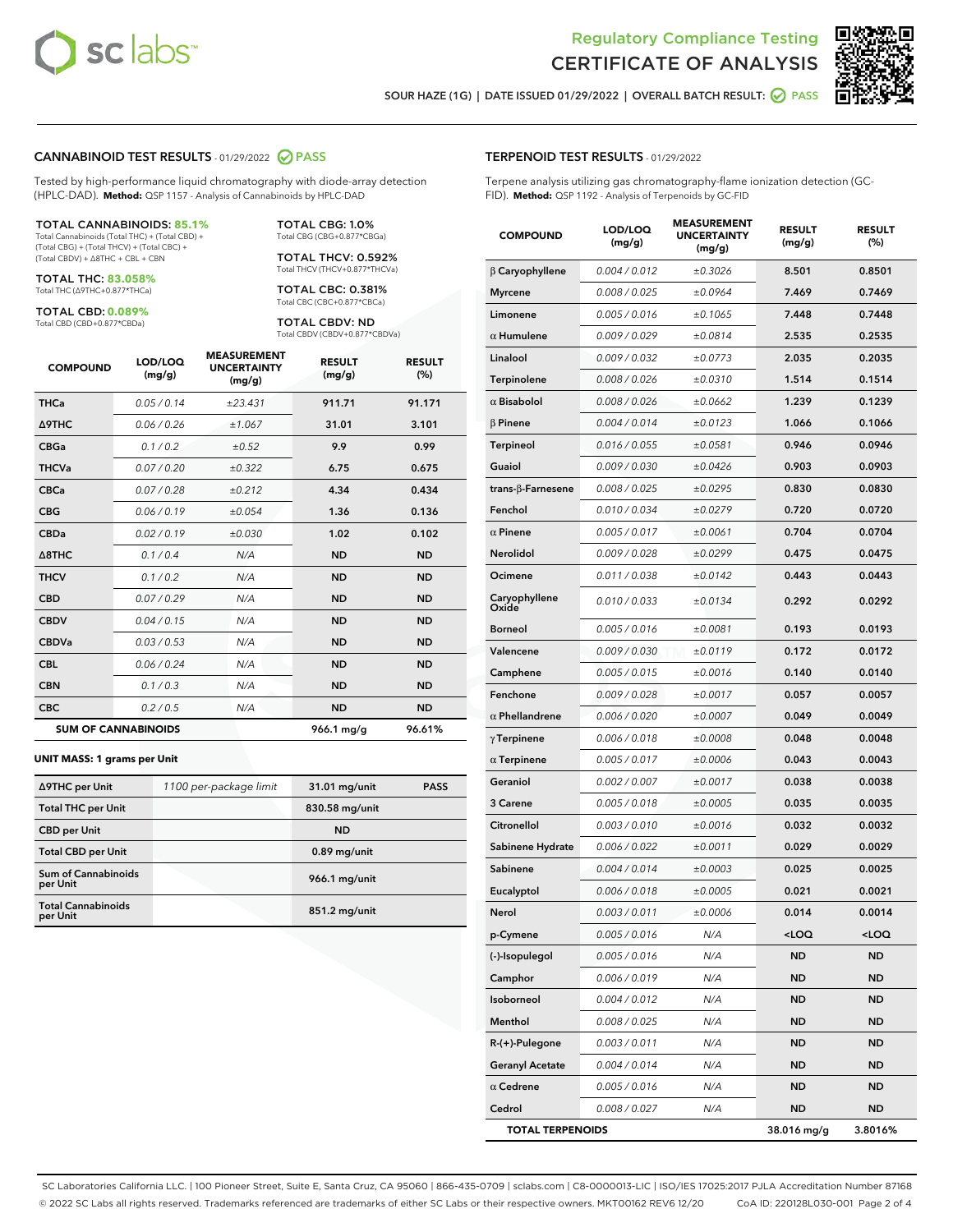



SOUR HAZE (1G) | DATE ISSUED 01/29/2022 | OVERALL BATCH RESULT: 2 PASS

# CATEGORY 1 PESTICIDE TEST RESULTS - 01/29/2022 2 PASS

Pesticide and plant growth regulator analysis utilizing high-performance liquid chromatography-mass spectrometry (HPLC-MS) or gas chromatography-mass spectrometry (GC-MS). \*GC-MS utilized where indicated. **Method:** QSP 1212 - Analysis of Pesticides and Mycotoxins by LC-MS or QSP 1213 - Analysis of Pesticides by GC-MS

| <b>COMPOUND</b>             | LOD/LOQ<br>$(\mu g/g)$ | <b>ACTION</b><br><b>LIMIT</b><br>$(\mu g/g)$ | <b>MEASUREMENT</b><br><b>UNCERTAINTY</b><br>$(\mu g/g)$ | <b>RESULT</b><br>$(\mu g/g)$ | <b>RESULT</b> |
|-----------------------------|------------------------|----------------------------------------------|---------------------------------------------------------|------------------------------|---------------|
| Aldicarb                    | 0.03 / 0.08            | $\ge$ LOD                                    | N/A                                                     | <b>ND</b>                    | <b>PASS</b>   |
| Carbofuran                  | 0.02 / 0.05            | $\ge$ LOD                                    | N/A                                                     | <b>ND</b>                    | <b>PASS</b>   |
| Chlordane*                  | 0.03 / 0.08            | $\ge$ LOD                                    | N/A                                                     | <b>ND</b>                    | <b>PASS</b>   |
| Chlorfenapyr*               | 0.03/0.10              | $\ge$ LOD                                    | N/A                                                     | <b>ND</b>                    | <b>PASS</b>   |
| Chlorpyrifos                | 0.02 / 0.06            | $\ge$ LOD                                    | N/A                                                     | <b>ND</b>                    | <b>PASS</b>   |
| Coumaphos                   | 0.02 / 0.07            | $\ge$ LOD                                    | N/A                                                     | <b>ND</b>                    | <b>PASS</b>   |
| Daminozide                  | 0.02 / 0.07            | $\ge$ LOD                                    | N/A                                                     | <b>ND</b>                    | <b>PASS</b>   |
| <b>DDVP</b><br>(Dichlorvos) | 0.03/0.09              | $>$ LOD                                      | N/A                                                     | <b>ND</b>                    | <b>PASS</b>   |
| Dimethoate                  | 0.03/0.08              | $\ge$ LOD                                    | N/A                                                     | <b>ND</b>                    | <b>PASS</b>   |
| Ethoprop(hos)               | 0.03 / 0.10            | $>$ LOD                                      | N/A                                                     | <b>ND</b>                    | <b>PASS</b>   |
| Etofenprox                  | 0.02 / 0.06            | $\ge$ LOD                                    | N/A                                                     | <b>ND</b>                    | <b>PASS</b>   |
| Fenoxycarb                  | 0.03/0.08              | $\ge$ LOD                                    | N/A                                                     | <b>ND</b>                    | <b>PASS</b>   |
| Fipronil                    | 0.03/0.08              | $\ge$ LOD                                    | N/A                                                     | <b>ND</b>                    | <b>PASS</b>   |
| Imazalil                    | 0.02 / 0.06            | $>$ LOD                                      | N/A                                                     | <b>ND</b>                    | <b>PASS</b>   |
| <b>Methiocarb</b>           | 0.02 / 0.07            | $\ge$ LOD                                    | N/A                                                     | <b>ND</b>                    | <b>PASS</b>   |
| Methyl<br>parathion         | 0.03/0.10              | $\ge$ LOD                                    | N/A                                                     | <b>ND</b>                    | <b>PASS</b>   |
| <b>Mevinphos</b>            | 0.03/0.09              | $\ge$ LOD                                    | N/A                                                     | <b>ND</b>                    | <b>PASS</b>   |
| Paclobutrazol               | 0.02 / 0.05            | $>$ LOD                                      | N/A                                                     | <b>ND</b>                    | <b>PASS</b>   |
| Propoxur                    | 0.03/0.09              | $\ge$ LOD                                    | N/A                                                     | <b>ND</b>                    | <b>PASS</b>   |
| Spiroxamine                 | 0.03 / 0.08            | $\ge$ LOD                                    | N/A                                                     | <b>ND</b>                    | <b>PASS</b>   |
| Thiacloprid                 | 0.03/0.10              | $\ge$ LOD                                    | N/A                                                     | <b>ND</b>                    | <b>PASS</b>   |

#### CATEGORY 2 PESTICIDE TEST RESULTS - 01/29/2022 2 PASS

| <b>COMPOUND</b>          | LOD/LOO<br>$(\mu g/g)$ | <b>ACTION</b><br>LIMIT<br>$(\mu g/g)$ | <b>MEASUREMENT</b><br><b>UNCERTAINTY</b><br>$(\mu g/g)$ | <b>RESULT</b><br>$(\mu g/g)$ | <b>RESULT</b> |  |
|--------------------------|------------------------|---------------------------------------|---------------------------------------------------------|------------------------------|---------------|--|
| Abamectin                | 0.03/0.10              | 0.1                                   | N/A                                                     | <b>ND</b>                    | <b>PASS</b>   |  |
| Acephate                 | 0.02/0.07              | 0.1                                   | N/A                                                     | <b>ND</b>                    | <b>PASS</b>   |  |
| Acequinocyl              | 0.02/0.07              | 0.1                                   | N/A                                                     | <b>ND</b>                    | <b>PASS</b>   |  |
| Acetamiprid              | 0.02 / 0.05            | 0.1                                   | N/A                                                     | <b>ND</b>                    | <b>PASS</b>   |  |
| Azoxystrobin             | 0.02/0.07              | 0.1                                   | N/A                                                     | <b>ND</b>                    | <b>PASS</b>   |  |
| <b>Bifenazate</b>        | 0.01 / 0.04            | 0.1                                   | N/A                                                     | <b>ND</b>                    | <b>PASS</b>   |  |
| <b>Bifenthrin</b>        | 0.02 / 0.05            | 3                                     | N/A                                                     | <b>ND</b>                    | <b>PASS</b>   |  |
| <b>Boscalid</b>          | 0.03/0.09              | 0.1                                   | N/A                                                     | <b>ND</b>                    | <b>PASS</b>   |  |
| Captan                   | 0.19/0.57              | 0.7                                   | N/A                                                     | <b>ND</b>                    | <b>PASS</b>   |  |
| Carbaryl                 | 0.02/0.06              | 0.5                                   | N/A                                                     | <b>ND</b>                    | <b>PASS</b>   |  |
| Chlorantranilip-<br>role | 0.04/0.12              | 10                                    | N/A                                                     | <b>ND</b>                    | <b>PASS</b>   |  |
| Clofentezine             | 0.03/0.09              | 0.1                                   | N/A                                                     | <b>ND</b>                    | <b>PASS</b>   |  |

| <b>CATEGORY 2 PESTICIDE TEST RESULTS</b> - 01/29/2022 continued |  |  |
|-----------------------------------------------------------------|--|--|
|                                                                 |  |  |

| <b>COMPOUND</b>               | LOD/LOQ<br>(µg/g) | <b>ACTION</b><br><b>LIMIT</b><br>(µg/g) | <b>MEASUREMENT</b><br><b>UNCERTAINTY</b><br>$(\mu g/g)$ | <b>RESULT</b><br>(µg/g) | <b>RESULT</b> |
|-------------------------------|-------------------|-----------------------------------------|---------------------------------------------------------|-------------------------|---------------|
| Cyfluthrin                    | 0.12 / 0.38       | $\overline{c}$                          | N/A                                                     | <b>ND</b>               | <b>PASS</b>   |
| Cypermethrin                  | 0.11 / 0.32       | $\mathcal{I}$                           | N/A                                                     | <b>ND</b>               | <b>PASS</b>   |
| <b>Diazinon</b>               | 0.02 / 0.05       | 0.1                                     | N/A                                                     | <b>ND</b>               | <b>PASS</b>   |
| Dimethomorph                  | 0.03 / 0.09       | 2                                       | N/A                                                     | <b>ND</b>               | <b>PASS</b>   |
| Etoxazole                     | 0.02 / 0.06       | 0.1                                     | N/A                                                     | <b>ND</b>               | <b>PASS</b>   |
| Fenhexamid                    | 0.03 / 0.09       | 0.1                                     | N/A                                                     | <b>ND</b>               | <b>PASS</b>   |
| Fenpyroximate                 | 0.02 / 0.06       | 0.1                                     | N/A                                                     | <b>ND</b>               | <b>PASS</b>   |
| Flonicamid                    | 0.03 / 0.10       | 0.1                                     | N/A                                                     | <b>ND</b>               | <b>PASS</b>   |
| Fludioxonil                   | 0.03/0.10         | 0.1                                     | N/A                                                     | <b>ND</b>               | <b>PASS</b>   |
| Hexythiazox                   | 0.02 / 0.07       | 0.1                                     | N/A                                                     | <b>ND</b>               | <b>PASS</b>   |
| Imidacloprid                  | 0.04 / 0.11       | 5                                       | N/A                                                     | <b>ND</b>               | <b>PASS</b>   |
| Kresoxim-methyl               | 0.02 / 0.07       | 0.1                                     | N/A                                                     | <b>ND</b>               | <b>PASS</b>   |
| <b>Malathion</b>              | 0.03 / 0.09       | 0.5                                     | N/A                                                     | <b>ND</b>               | <b>PASS</b>   |
| Metalaxyl                     | 0.02 / 0.07       | $\overline{c}$                          | N/A                                                     | <b>ND</b>               | <b>PASS</b>   |
| Methomyl                      | 0.03 / 0.10       | 1                                       | N/A                                                     | <b>ND</b>               | <b>PASS</b>   |
| Myclobutanil                  | 0.03 / 0.09       | 0.1                                     | N/A                                                     | <b>ND</b>               | <b>PASS</b>   |
| Naled                         | 0.02 / 0.07       | 0.1                                     | N/A                                                     | <b>ND</b>               | <b>PASS</b>   |
| Oxamyl                        | 0.04 / 0.11       | 0.5                                     | N/A                                                     | <b>ND</b>               | <b>PASS</b>   |
| Pentachloronitro-<br>benzene* | 0.03 / 0.09       | 0.1                                     | N/A                                                     | <b>ND</b>               | <b>PASS</b>   |
| Permethrin                    | 0.04 / 0.12       | 0.5                                     | N/A                                                     | <b>ND</b>               | <b>PASS</b>   |
| Phosmet                       | 0.03 / 0.10       | 0.1                                     | N/A                                                     | <b>ND</b>               | <b>PASS</b>   |
| Piperonylbu-<br>toxide        | 0.02 / 0.07       | 3                                       | N/A                                                     | <b>ND</b>               | <b>PASS</b>   |
| Prallethrin                   | 0.03 / 0.08       | 0.1                                     | N/A                                                     | <b>ND</b>               | <b>PASS</b>   |
| Propiconazole                 | 0.02 / 0.07       | 0.1                                     | N/A                                                     | <b>ND</b>               | <b>PASS</b>   |
| Pyrethrins                    | 0.04 / 0.12       | 0.5                                     | N/A                                                     | <b>ND</b>               | <b>PASS</b>   |
| Pyridaben                     | 0.02 / 0.07       | 0.1                                     | N/A                                                     | <b>ND</b>               | <b>PASS</b>   |
| Spinetoram                    | 0.02 / 0.07       | 0.1                                     | N/A                                                     | <b>ND</b>               | <b>PASS</b>   |
| Spinosad                      | 0.02 / 0.07       | 0.1                                     | N/A                                                     | <b>ND</b>               | <b>PASS</b>   |
| Spiromesifen                  | 0.02 / 0.05       | 0.1                                     | N/A                                                     | <b>ND</b>               | <b>PASS</b>   |
| Spirotetramat                 | 0.02 / 0.06       | 0.1                                     | N/A                                                     | <b>ND</b>               | <b>PASS</b>   |
| Tebuconazole                  | 0.02 / 0.07       | 0.1                                     | N/A                                                     | <b>ND</b>               | <b>PASS</b>   |
| Thiamethoxam                  | 0.03 / 0.10       | 5                                       | N/A                                                     | <b>ND</b>               | <b>PASS</b>   |
| Trifloxystrobin               | 0.03 / 0.08       | 0.1                                     | N/A                                                     | <b>ND</b>               | <b>PASS</b>   |

SC Laboratories California LLC. | 100 Pioneer Street, Suite E, Santa Cruz, CA 95060 | 866-435-0709 | sclabs.com | C8-0000013-LIC | ISO/IES 17025:2017 PJLA Accreditation Number 87168 © 2022 SC Labs all rights reserved. Trademarks referenced are trademarks of either SC Labs or their respective owners. MKT00162 REV6 12/20 CoA ID: 220128L030-001 Page 3 of 4